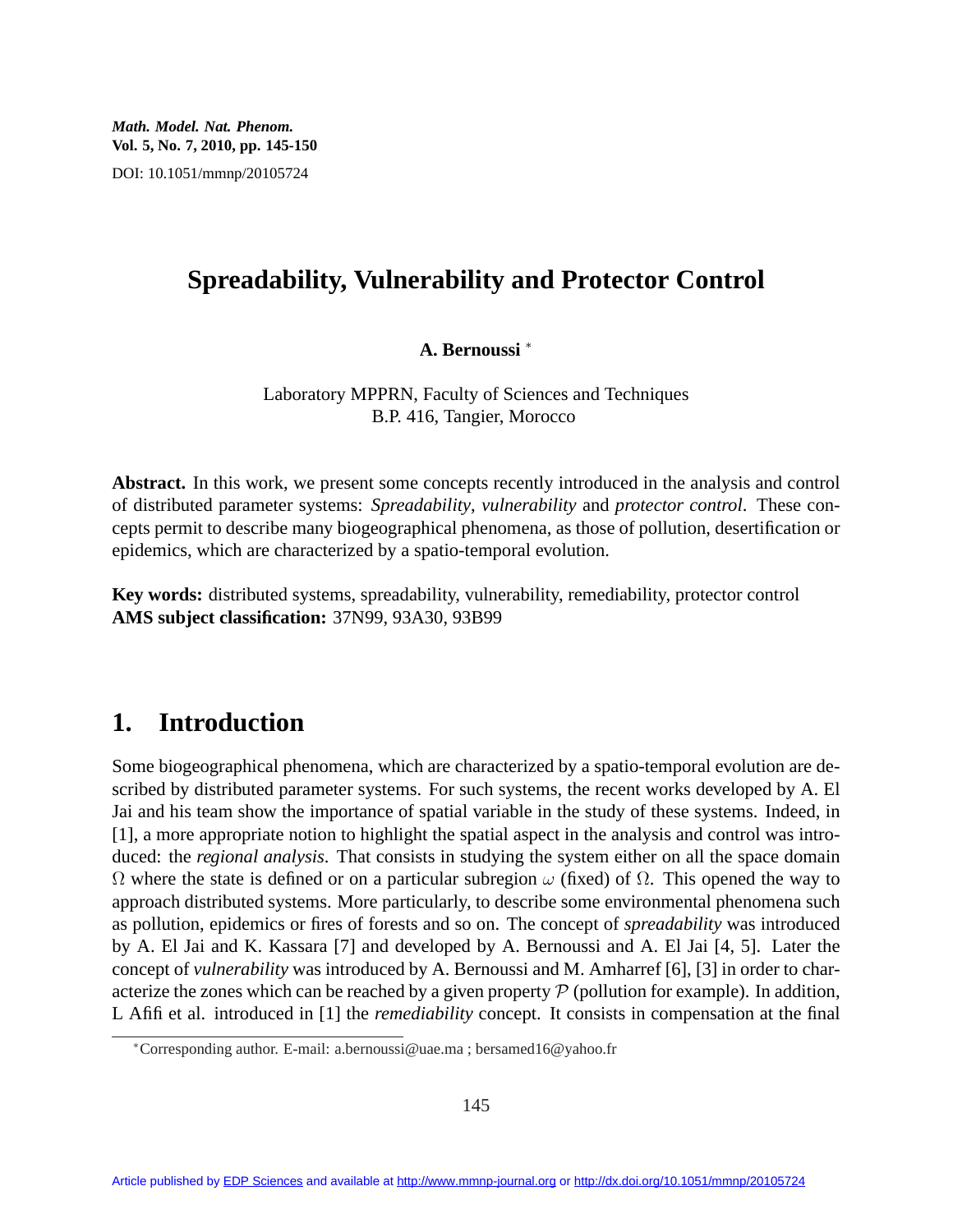time T, by an adequate control, the effect of a known or unknown disturbance f on the state of the system in a given zone  $\sigma \subset \Omega$ . Recently, protector control was introduced by A. Bernoussi et al for linear systems. In this work, we present the achievement of the development of such concepts. To illustrate our approach, example of transport system is presented.

# **2. Spreadability and vulnerability**

Let (S) be a dynamical system defined in  $\Omega \subset \mathbb{R}^n$  with a state denoted by  $z(x, t) = z(x, t, t_0, z_0)$  $t \ge t_0$ ,  $x \in \Omega$ ,  $t_0$  is the initial time and  $z_0(x) = z(x, t_0)$ . We assume the following evolution property:

$$
z(x, t, t_0, z_0) = z(x, t, s, z(\cdot, s, t_0, z_0)), \quad t_0 \le s \le t.
$$
\n(2.1)

Let  $\omega_t$  be the set of all points  $x \in \Omega$  such that the state  $z(x, t)$  satisfies a given property  $\mathcal P$  at time  $t$ 

$$
\omega_t = \omega_t(t_0, z_0; \mathcal{P}) = \{ x \in \Omega \mid \mathcal{P}z(x, t, t_0, z_0) \}.
$$
 (2.2)

The property  $P$  can be, in the pollution problem for example, the fact that the pollution concentration  $(z(x, t))$  is greater than a threshold  $C^*$  and  $\omega_t$  is the zone where the pollutant concentration is greater than  $C^*$  [2]. For an epidemic problem,  $\omega_t$  is the infected zone at time t [5].

**Definition 1.** • *The system* (S) *is said to be* P*-spreadable (respectively* A*- spreadable or spreadable in measure) from*  $\omega_{t_0}$  *during the time horizon*  $I = [t_0, T]$   $(T > t_0)$  *if the family of sets*  $(\omega_t)_{t\in I}$  *is increasing (respectively*  $\mu$   $(\omega_t \setminus \omega_s) \geq \mu(\omega_s \setminus \omega_t)$ ;  $\forall t$ , s,  $t_0 \leq s \leq t \leq T$  *where*  $\mu(\omega)$ *is the Lebesgue measure of* ω*.*

• In the particular case where  $P$  is the property that  $z(x,t) = 0$ , the system  $(S)$  is said to be *null-spreadable.*

• We say that a given region  $\sigma$  is  $\mathcal P$ -vulnerable if there exist an instant  $t \in [t_0, T]$  such that:  $\mathring{\sigma} \cap \omega_t \neq \emptyset$ *.*  $\mathring{\sigma}$  *is the interior of*  $\sigma$ *.* 

To characterize the A-spreadability, A. Bernoussi and A. El Jai [4] have introduced a family of transformations which permit to describe the space evolution of the subdomain  $w_t = \{x \in \Omega :$  $\mathcal{P}z(x,t)$ . We recall the following definition [4] in the case of null spreadability.

**Definition 2.** *We say that a family of transformations*  $(F(.,.,.)) : \Omega \times \Delta \rightarrow \Omega$  *is adapted to the evolution of*  $(S)$  *if there exists a function*  $\eta : \Omega \times \Delta \rightarrow \mathbb{R}$  *such that:*  $z[F(x, s, t); s] = \eta(x, s, t)z(x, t)$ *, where*  $\Delta = \{(s, t) \in I \times I : t \leq s\}.$ 

Consequently, we have the characterization of spreadability:

**Proposition 3.** (S) *is* A*-spreadable (respectively* A*-resorbable) during the time interval* I *if there exists a family of transformations*  $(F(., s, t))$  *adapted to*  $(S)$  *such that:*  $\mu\left(F(\omega_t,s,t)\setminus F(\omega_t,t,t)\right)\geq\mu(F(\omega_t,t,t)\setminus F(\omega_t,s,t))\;;\;\forall t\;,s,\;\;t_0\leq s\leq t\leq T.$  (respectively  $\mu\left(F(\omega_t,s,t)\setminus F(\omega_t,t,t)\right)\leq \mu\left(F(\omega_t,t,t)\setminus F(\omega_t,s,t)\right); \ \forall t \ ,s, \ \ t_0\leq s\leq t\leq T.$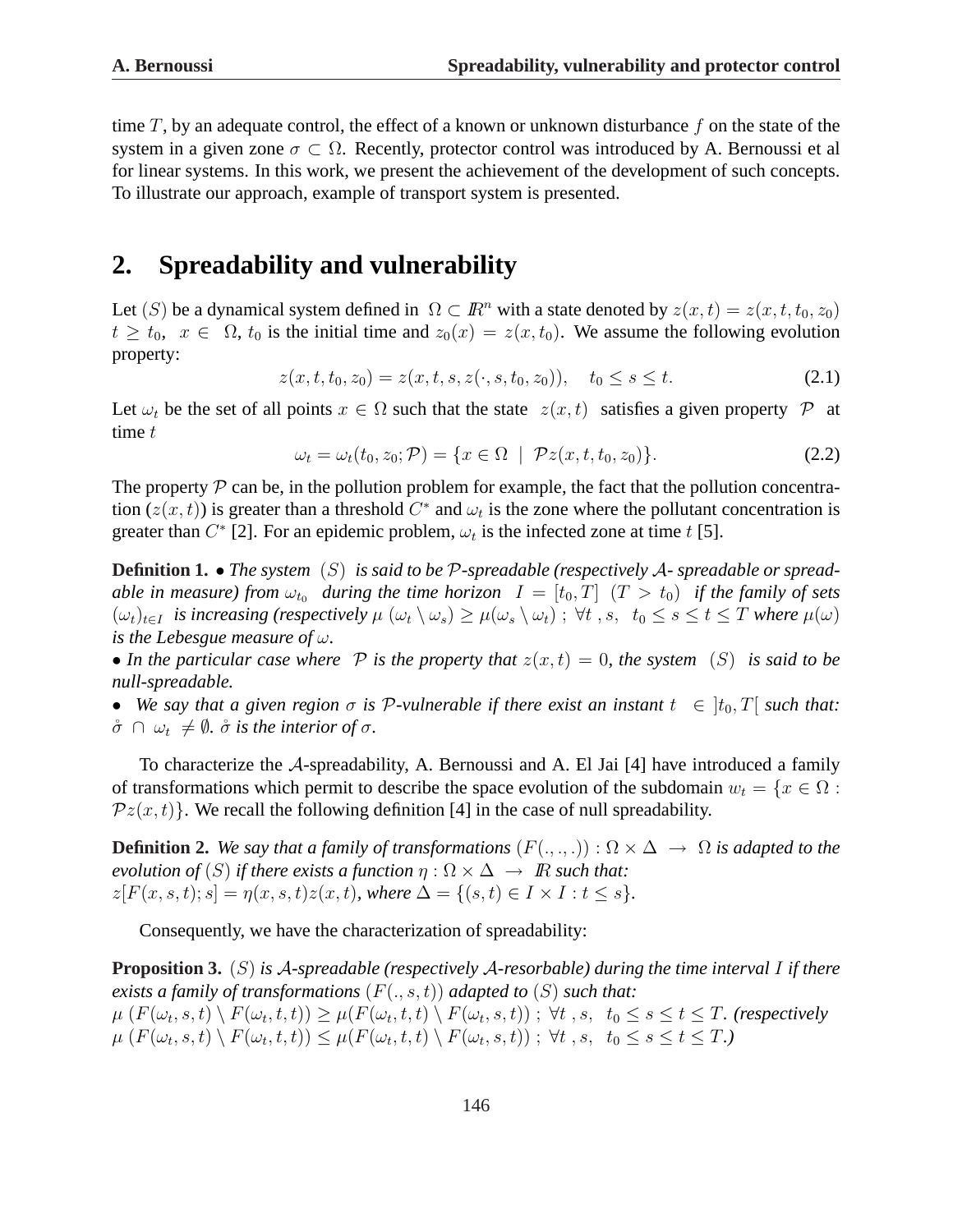A moving disturbance can be, during a time interval, A-spreadable or A-resorbable or can alternate between being A-spreadable and A-resorbable. In both cases it can reach  $\sigma$ . We have the following characterization:

**Proposition 4.** *(i) A zone*  $\sigma$  *is vulnerable if there exists a family of mappings*  $(F(., s, t))$  *adapted to the evolution of*  $(S)$  *and*  $t_1 \in I$  *such that:*  $\overset{\circ}{\sigma} \cap F(\omega_{t_0}, t_1, t_0) \neq \emptyset$ . *(ii) Denote*  $\tau_T = \bigcup_{s \in [t_0,T]} F(\omega_0, s, t_0)$ : the trajectory of the property P, then  $\sigma$  *is vulnerable if and only if there exists a time*  $t_1 \in I$  *such that:*  $\overset{\circ}{\sigma} \cap \tau_{t_1} \neq \emptyset$  ( $\sigma$  *is in the trajectory of*  $\mathcal{P}$ *).* 

For more details about spreadability see [4, 5, 8, 9] and vulnerability [3, 6]. An application to the groundwater pollution is given in [2].

## **3. Protector control**

In this section, we consider the problem of protection of a given vulnerable zone face to a moving phenomenon. For example for cancer spreadability, when we cannot *remedy* it, we try to protect the vital organs. As another application in flood or fire of forest problems, when we cannot stop the phenomenon, we try to protect in priority the more interesting areas: habitations or industrial installations. To describe such problems, we consider a linear system  $(S)$  which is disturbed by a disturbance  $f$  and controlled by  $u$ :

$$
(S)\begin{cases} \dot{z}(t) = Az(t) + Gf(t) + Bu(t) & 0 < t < T, \\ z(0) = z_0, \end{cases}
$$
\n(3.1)

where A generates a strongly continuous semi group  $(S(t))_{t\geq0}$  on the state space  $X = L^2(\Omega)$ ,  $\Omega$ is an open and bounded subset of  $\mathbb{R}^n$ ,  $B \in \mathcal{L}(\mathcal{U}; L^2(\Omega))$ ,  $u \in L^2(0,T; \mathcal{U})$ ,  $\mathcal{U}$  is an Hilbert space,  $f \in L^2(0,T; \mathcal{F})$  is a disturbance and  $G \in \mathcal{L}(\mathcal{F}; L^2(\Omega))$ . X, U and F denote respectively the state, control and disturbance spaces. Let  $\sigma$  be a given (fixed) region of  $\Omega$ . Assume that the system (S) is augmented by the measure function given by:  $y^{\sigma}(t) = Ci_{\sigma}p_{\sigma}z(t)$  where  $C \in \mathcal{L}(L^2(\Omega), Y)$ , Y is an Hilbert space (observation space),  $p_{\sigma}$  is the restriction to  $\sigma$  and  $i_{\sigma}$  its adjoint operator. The solution of  $(3.1)$  is given by:

$$
z_{u,f}(t) = S(t)z_0 + H_t u + \widetilde{H}_t f,\tag{3.2}
$$

where

$$
H_t u = \int_0^t S(t-s)Bu(s)ds \text{ and } \widetilde{H}_t f = \int_0^t S(t-s)Gf(s)ds,
$$
 (3.3)

and then

$$
y_{u,f}^{\sigma}(t) = Ci_{\sigma}p_{\sigma}S(t)z_0 + Ci_{\sigma}p_{\sigma}H_t u + Ci_{\sigma}p_{\sigma}\widetilde{H}_t f.
$$
\n(3.4)

The remediability concept was introduced by Afifi et al. [1]. The principle consists, in the regional case, in compensating by an adequate control, the disturbance on the state of the system  $(S)$  in the zone  $\sigma$  at the final time T. This problem is formulated as follow:

$$
(P)\left\{\begin{array}{l}\text{Does a control } u \in L^2(0,T;\mathcal{U}) \text{ such that :} \\ Ci_{\sigma}p_{\sigma}H_T u + Ci_{\sigma}p_{\sigma}\widetilde{H}_T f = 0.\end{array}\right.
$$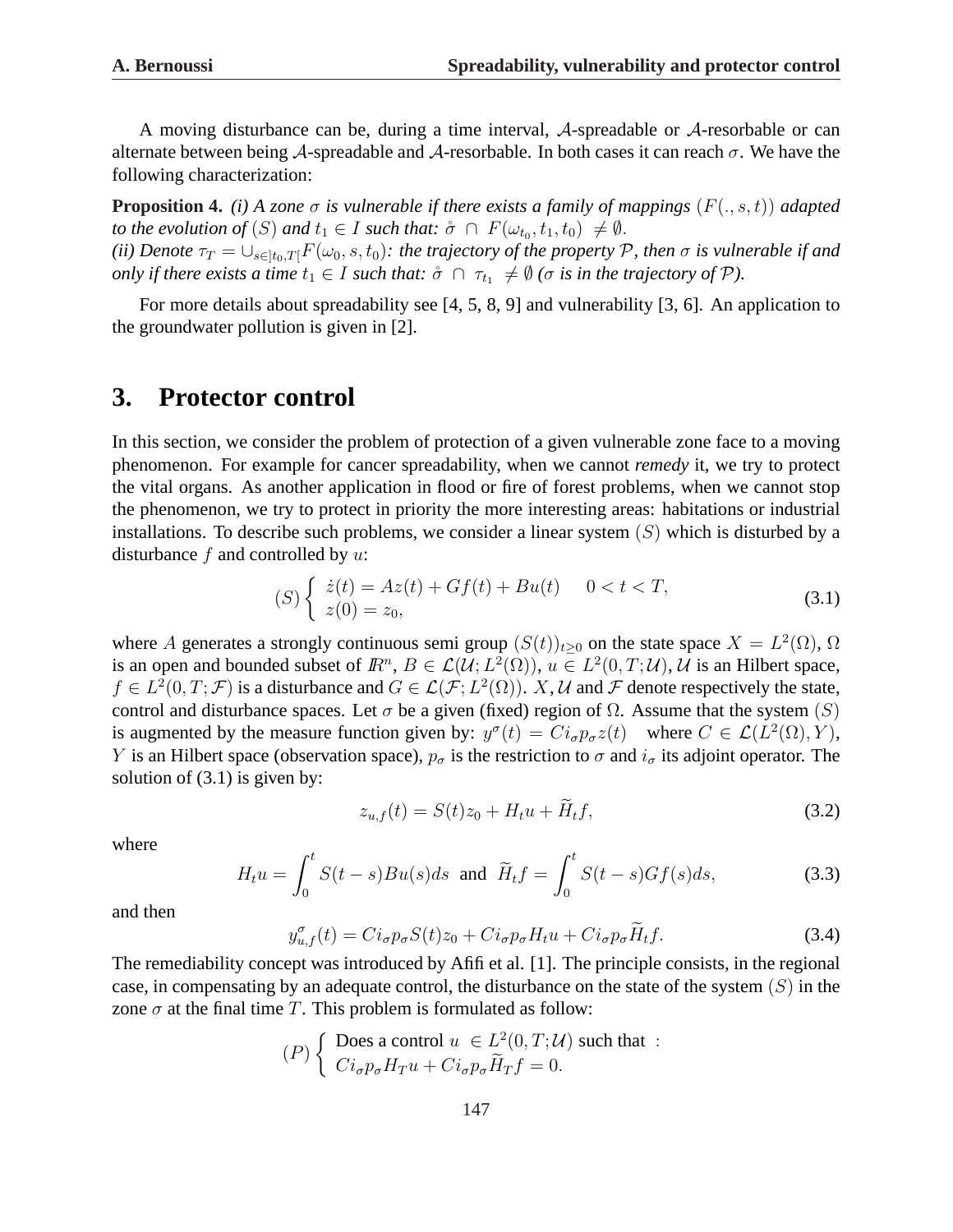We have the following definition [1]:

**Definition 5.** *1. The system* (S) *is said to be exactly* f*-*σ*-remediable (or* f*-*σ*-remediable) during*  $[0,T]$  *if there exists a control*  $u \in L^2(0,T;\mathcal{U})$  *such that:*  $Ci_{\sigma}p_{\sigma}H_T u + Ci_{\sigma}p_{\sigma}\widetilde{H}_T f = 0$ . *2.* (*S*) *is said to be weakly f-* $\sigma$ *-remediable during* [0, *T*] *if for all*  $\varepsilon > 0$ *, there exists a control*  $u \in L^2(0,T;\mathcal{U})$  such that:  $||Ci_{\sigma}p_{\sigma}H_T u + Ci_{\sigma}p_{\sigma}\widetilde{H}_Tf|| \leq \varepsilon$ .

Using some classical results on controllability, we have the following result [1]:

**Proposition 6.** *1. The system* (S) *is exactly f-σ-remediable during* [0, T] *if and only if:*  $Ci_{\sigma}p_{\sigma}\tilde{H}_{T}f \in Im(Ci_{\sigma}p_{\sigma}H_{T}).$ *2. The system* (S) *is weakly f-σ-remediable during* [0, T] *if and only if*  $Ci_{\sigma}p_{\sigma}\widetilde{H}_{T}f \in \overline{Im(Ci_{\sigma}p_{\sigma}H_{T})}$ *.* 

In some situations, as for an incurable epidemic (Aids or cancer for example), it is impossible to remedy a given zone if it was reached or the remediable control exists but it is at very high cost (pollution). Face to such situations, we have considered the following problem: Is it possible to protect such a zone before that it will be reached? This is the principle of protector control. The protector control problem is formulated as follow:

$$
(P1)\left\{\begin{array}{l}\text{Determine a control } u \in L^{2}(0,T;\mathcal{U}) \text{ such that :} \\ Ci_{\sigma}p_{\sigma}H_{t}u + Ci_{\sigma}p_{\sigma}\widetilde{H}_{t}f = 0 \quad ; \ \forall \ t \in ]0,T[.\end{array}\right.
$$

Starting from the above formulation of the problem  $(P1)$ , we introduce the concept of protector control. In this sense, we have the following definition.

**Definition 7.** *1. The zone* σ *is said to be* f*-protectable if:*

$$
\exists u \in L^2(0,T;\mathcal{U}): C i_\sigma p_\sigma H_t u + C i_\sigma p_\sigma \widetilde{H}_t f = 0 \quad \forall t \in [0,T].
$$

*In this case u is said to be* f*-*σ*-protector control. 2.* σ *is said to be weakly* f*-protectable if:*

$$
\forall \varepsilon > 0, \ \exists \ u \ \in L^2(0, T; \mathcal{U}): \ \ \| Ci_{\sigma} p_{\sigma} H_t u + Ci_{\sigma} p_{\sigma} \widetilde{H}_t f\|_Y \leq \varepsilon \ \ \forall t \ \in [0, T].
$$

*In this case we say that u is a weakly* f*-*σ*-protector control.*

A f- $\sigma$ -protector control is f- $\sigma$ -remediable. The converse is not true. We have the characterization of such a control using an adaptable family of transformations .

**Proposition 8.** *A control* u *is a protector one if and only if it is associated to an adaptable family of transformation*  $(F(., s, t))$  *(the family is adapted to the system excited by u) satisfying*  $\tau_T \cap \mathring{\sigma} =$  $\left(\bigcup_{t\in I} F(w_{u,f,0},t,0)\right)\cap \mathring{\sigma} = \emptyset.$ 

To determinate a protector control for a given vulnerable zone  $\sigma$ , we process in two steeps. First choose a suitable family of transformation whose trajectory does not passes by  $\sigma$ ; ( $\sigma \cap \tau_T \neq \emptyset$ ). Second, find a control  $u$  associated to the chosen family of transformations.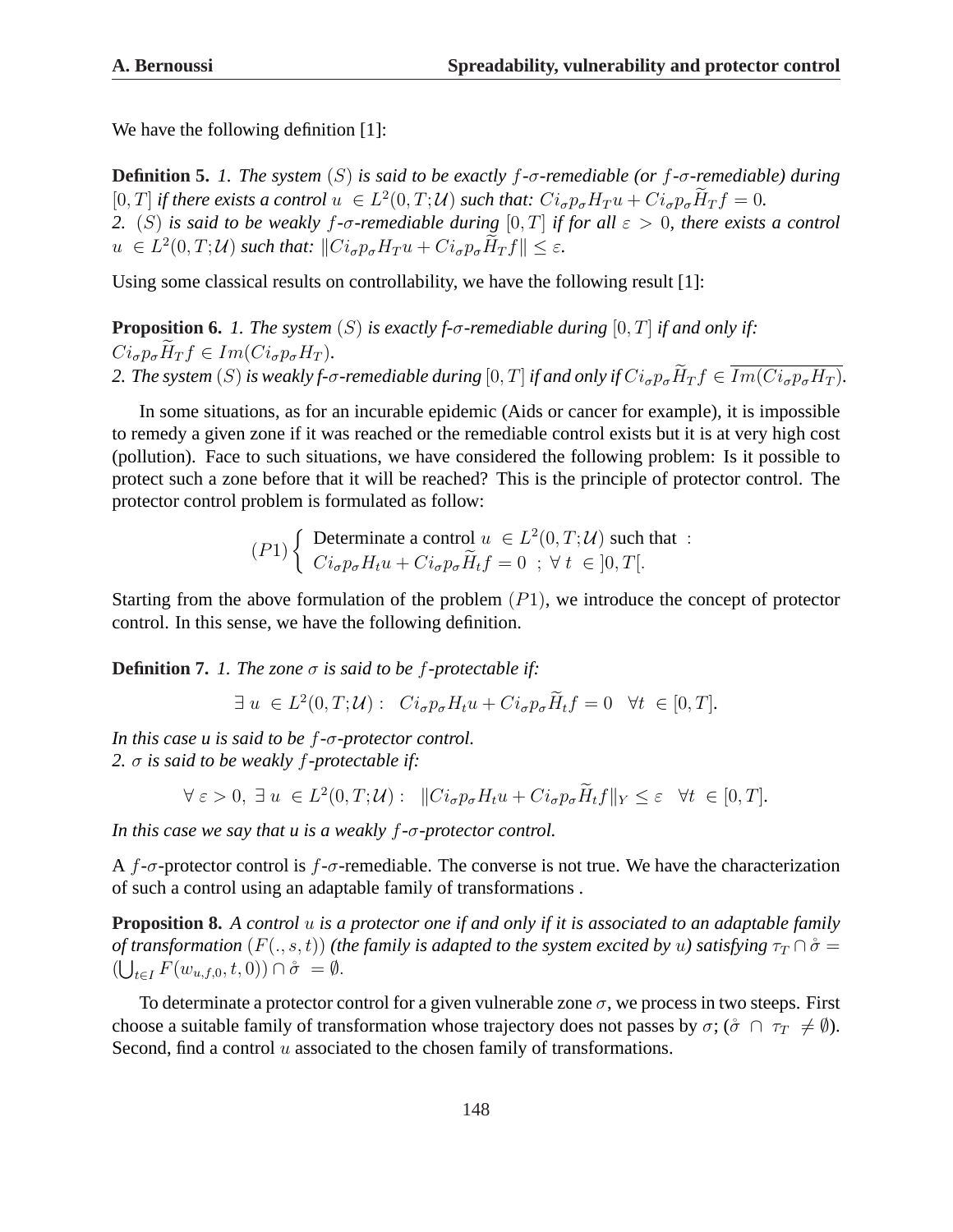#### **4. Example: Transport system**

To illustrate our approach, consider the following transport system given by:

$$
\begin{cases}\n\frac{\partial z}{\partial t}(x,t) = -c \frac{\partial z}{\partial x}(x,t) + \delta(x-a)f(t) + \delta(x-b)u(t), & |0, +\infty[\times]0, T[, \\
z(x,0) = z_0(x) = 0, & |0, +\infty[, \quad z(0,t) = 0, & |0, T[.\n\end{cases}
$$

Where  $a, b, c > 0$ ,  $\delta$  is the Dirac function and f is a disturbance. We assume that  $T \leq \frac{a}{c}$  $\frac{a}{c}$ , then in the autonomous case  $(u = 0)$ , the solution is given by:

$$
z_{0,f}(x,t) = \begin{cases} f(\frac{a-x}{c} + t), & a \le x \le a + ct, \\ 0, & elsewhere. \end{cases}
$$

Denote  $w_{0,f,t} = \{x \in \Omega : z_{0,f}(x,t) \neq 0\}$ , then  $w_{0,f,t} = [a, a + ct]$ . The system (disturbance) is spreadable and for all  $\sigma = [\alpha, \beta]$  fixed in  $\Omega$ , If  $\beta < a$  then  $\sigma$  is non vulnerable but  $\sigma$  is vulnerable if  $\beta > a$ . By a suitable control (protector control) we can make  $\sigma$  non vulnerable. For example consider the case where  $a = 2$ ,  $\alpha = 3$ ,  $\beta = 4$ ,  $T = 8$ ;  $c = 1/4$ . In the autonomous case  $\sigma$ is f-vulnerable but the pointwise control located at  $b = 3$  and given by  $u(t) = -f(t - 4)$  is a σ-protector control.

### **5. Conclusion**

In this paper, we have presented some new concepts introduced in order to describe some biogeographical phenomena. The new points of view to consider distributed systems have been appeared since the introduction of the regional analysis notion by A. El Jai. The spreadability and vulnerability describe many biogeographical phenomena and protector control permits to protect some vulnerable area when we can not stop the disturbance spreadability. It will be very interesting to extend this results to nonlinear and chaotic systems in the aim to describe a more realistic phenomena.

#### **Acknowledgements**

This work is supported by the Academie Hassan II des Sciences et Techniques. ´

# **References**

[1] L. Afifi, A. Chafiai, A. El Jai. *Regionally efficient and strategic actuators*. International Journal of Systems Science, 33 (2002), 1–12.